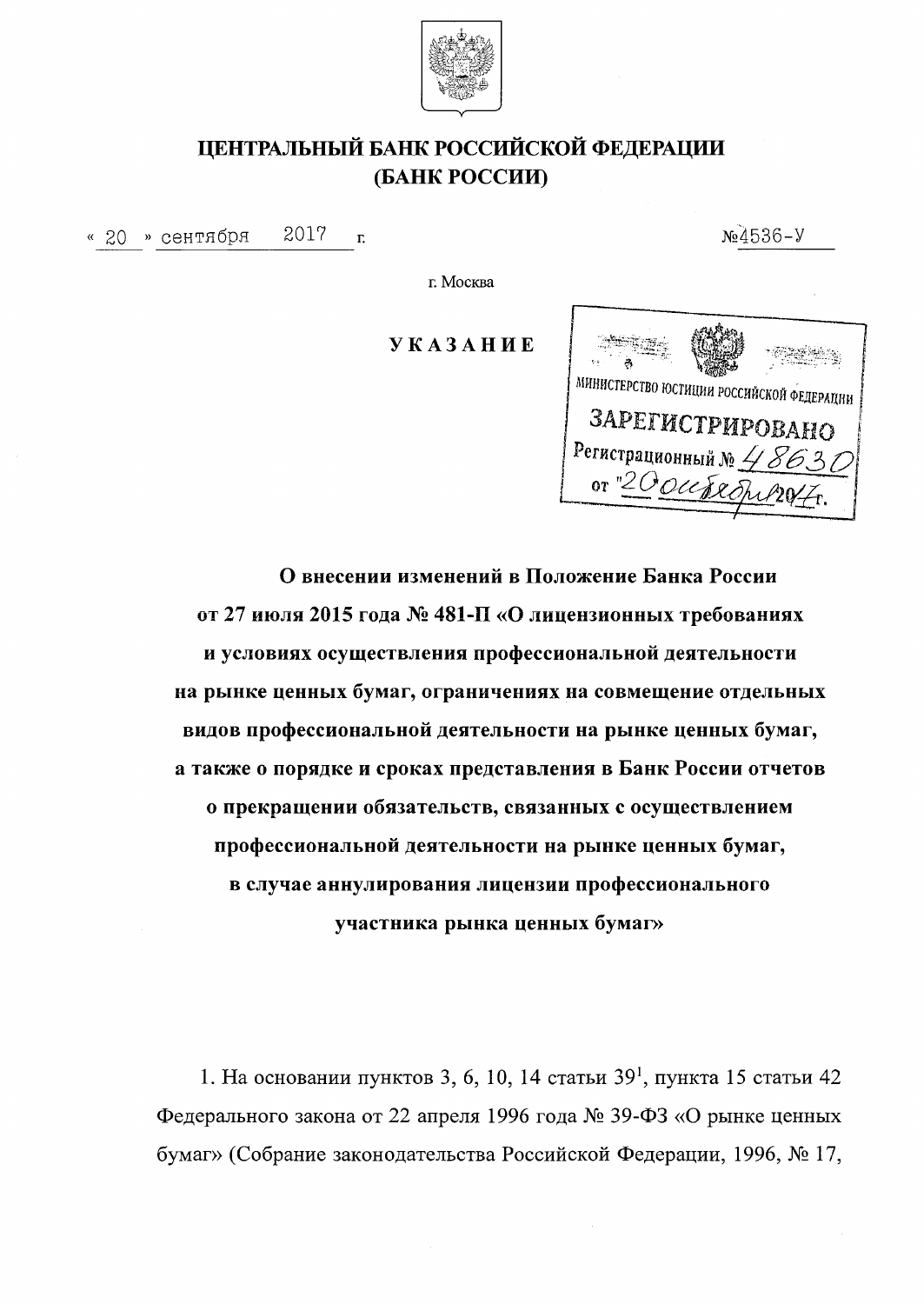ст. 1918; 2001, № 33, ст. 3424; 2002, № 52, ст. 5141; 2004, № 27, ст. 2711; № 31, ст. 3225; 2005, № 11, ст. 900; № 25, ст. 2426; 2006, № 1, ст. 5; № 2, ст. 172; № 17, ст. 1780; № 31, ст. 3437; № 43, ст. 4412; 2007, № 1, ст. 45; № 18, ст. 2117; № 22, ст. 2563; № 41, ст. 4845; № 50, ст. 6247; 2008, № 52, ст. 6221; 2009, № 1, ст. 28; № 18, ст. 2154; № 23, ст. 2770; № 29, ст. 3642; № 48, ст. 5731; № 52, ст. 6428; 2010, № 17, ст. 1988; № 31, ст. 4193; № 41, ст. 5193; 2011, № 7, ст. 905; № 23, ст. 3262; № 29, ст. 4291; № 48, ст. 6728; № 49, ст. 7040; № 50, ст. 7357; 2012, № 25, ст. 3269; № 31, ст. 4334; № 53, ст. 7607; 2013, № 26, ст. 3207; № 30, ст. 4043, ст. 4082, ст. 4084; № 51, ст. 6699; № 52, ст. 6985; 2014, № 30, ст. 4219; 2015, № 1, ст. 13; № 14, ст. 2022; № 27, ст. 4001; № 29, ст. 4348, ст. 4357; 2016, № 1, ст. 50, ст. 81; № 27, ст. 4225; 2017, № 25, ст. 3592; № 27, ст. 3925; № 30, ст. 4444) внести в Положение Банка России от 27 июля 2015 года № 481-П «О лицензионных требованиях и условиях осуществления профессиональной деятельности на рынке ценных бумаг, ограничениях на совмещение отдельных видов профессиональной деятельности на рынке ценных бумаг, а также о порядке и сроках представления в Банк России отчетов о прекращении обязательств, профессиональной связанных  $\mathbf{c}$ осуществлением деятельности на рынке ценных бумаг, в случае аннулирования лицензии профессионального участника рынка бумаг», ценных зарегистрированное Министерством юстиции Российской Федерации 25 августа 2015 года № 38673, 29 июля 2016 года № 43030, следующие изменения.

1.1. Пункты 3.1–3.3, 3.5 признать утратившими силу.

1.2. Второе предложение пункта 3.4 исключить.

 $\overline{2}$